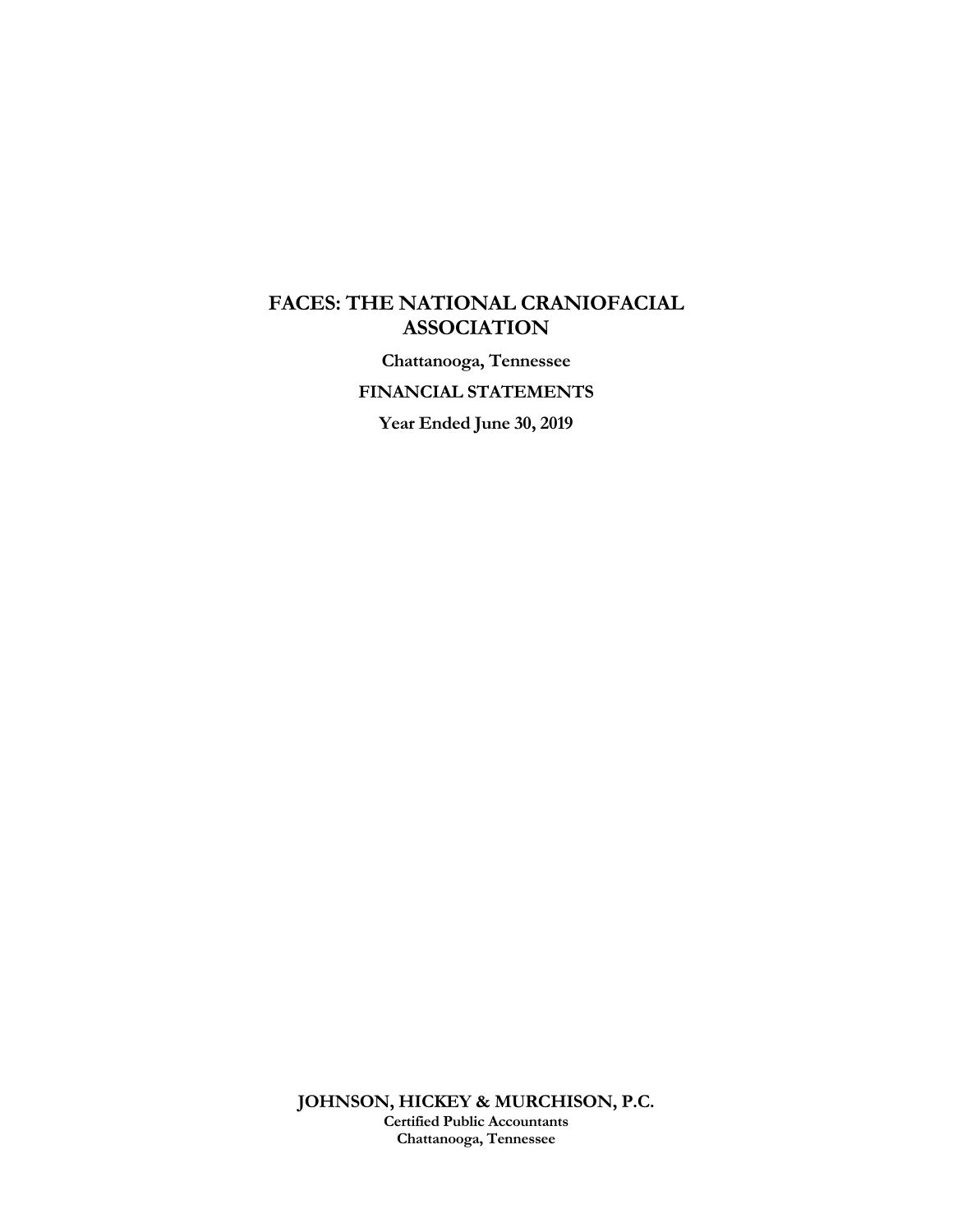## **TABLE OF CONTENTS**

| <b>INDEPENDENT ACCOUNTANTS' REVIEW REPORT</b> | 2              |
|-----------------------------------------------|----------------|
| <b>FINANCIAL STATEMENTS</b>                   |                |
| Statement of financial position               | 3              |
| Statement of activities                       | $\overline{4}$ |
| Statement of functional expenses              | 5              |
| Statement of cash flows                       | 6              |
| Notes to financial statements                 | $7-13$         |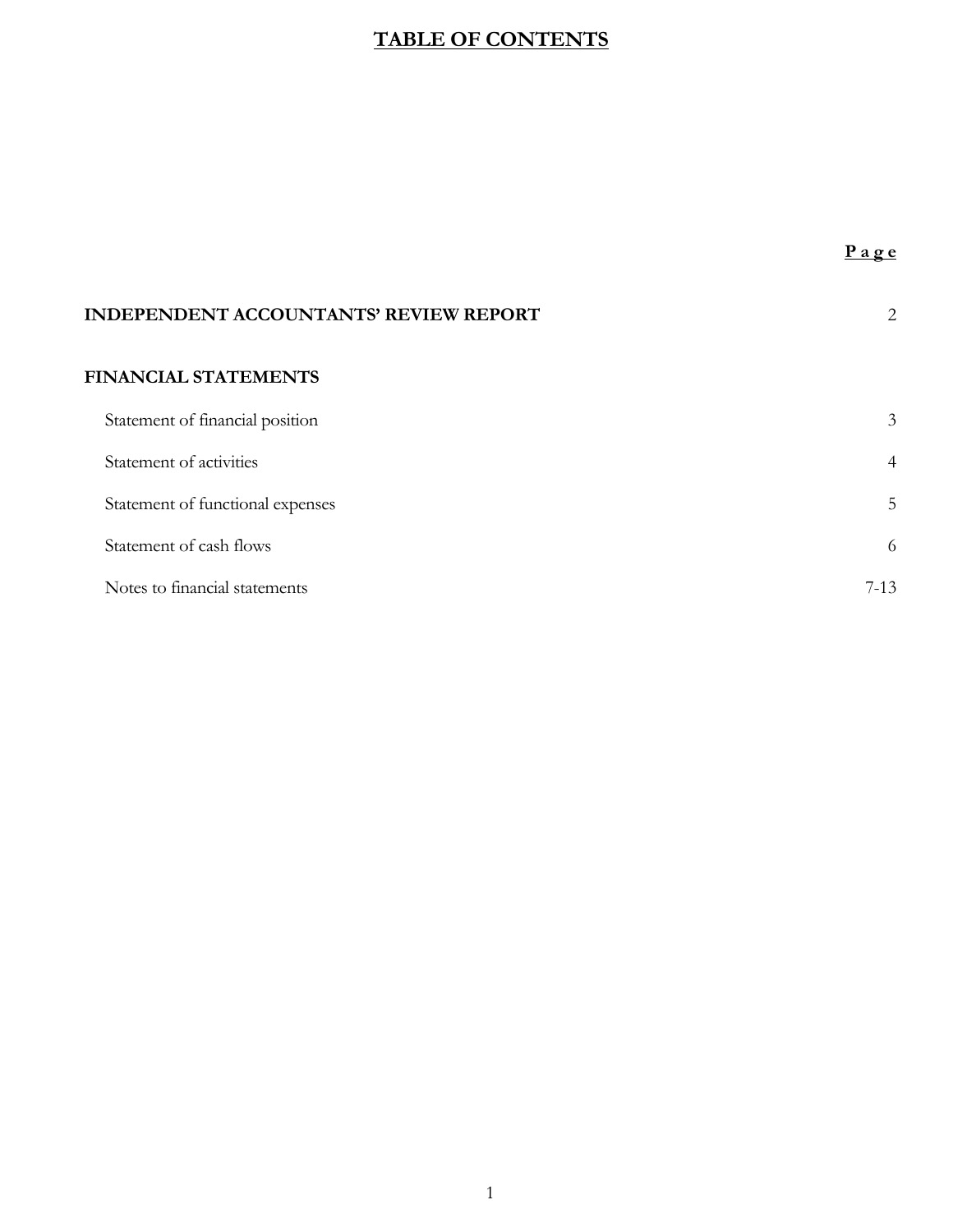#### **INDEPENDENT ACCOUNTANTS' REVIEW REPORT**

### **To the Board of Directors of Faces: The National Craniofacial Association**

We have reviewed the accompanying financial statements of Faces: The National Craniofacial Association (a nonprofit organization), which comprise the statement of financial position as of June 30, 2019, and the related statements of activities, functional expenses, and cash flows for the year then ended, and the related notes to the financial statements. A review includes primarily applying analytical procedures to management's financial data and making inquiries of management. A review is substantially less in scope than an audit, the objective of which is the expression of an opinion regarding the financial statements as a whole. Accordingly, we do not express such an opinion.

#### **Management's Responsibility for the Financial Statements**

Management is responsible for the preparation and fair presentation of these financial statements in accordance with accounting principles generally accepted in the United States of America; this includes the design, implementation, and maintenance of internal control relevant to the preparation and fair presentation of financial statements that are free from material misstatement, whether due to fraud or error.

#### **Accountants' Responsibility**

Our responsibility is to conduct the review engagement in accordance with Statements on Standards for Accounting and Review Services promulgated by the Accounting and Review Services Committee of the AICPA. Those standards require us to perform procedures to obtain limited assurance as a basis for reporting whether we are aware of any material modifications that should be made to the financial statements for them to be in accordance with accounting principles generally accepted in the United States of America. We believe that the results of our procedures provide a reasonable basis for our conclusion.

#### **Accountants' Conclusion**

Based on our review, we are not aware of any material modifications that should be made to the accompanying financial statements in order for them to be in accordance with accounting principles generally accepted in the United States of America.

Gobroon, Nickey & Meucham, P.C.

December 10, 2019 Chattanooga, Tennessee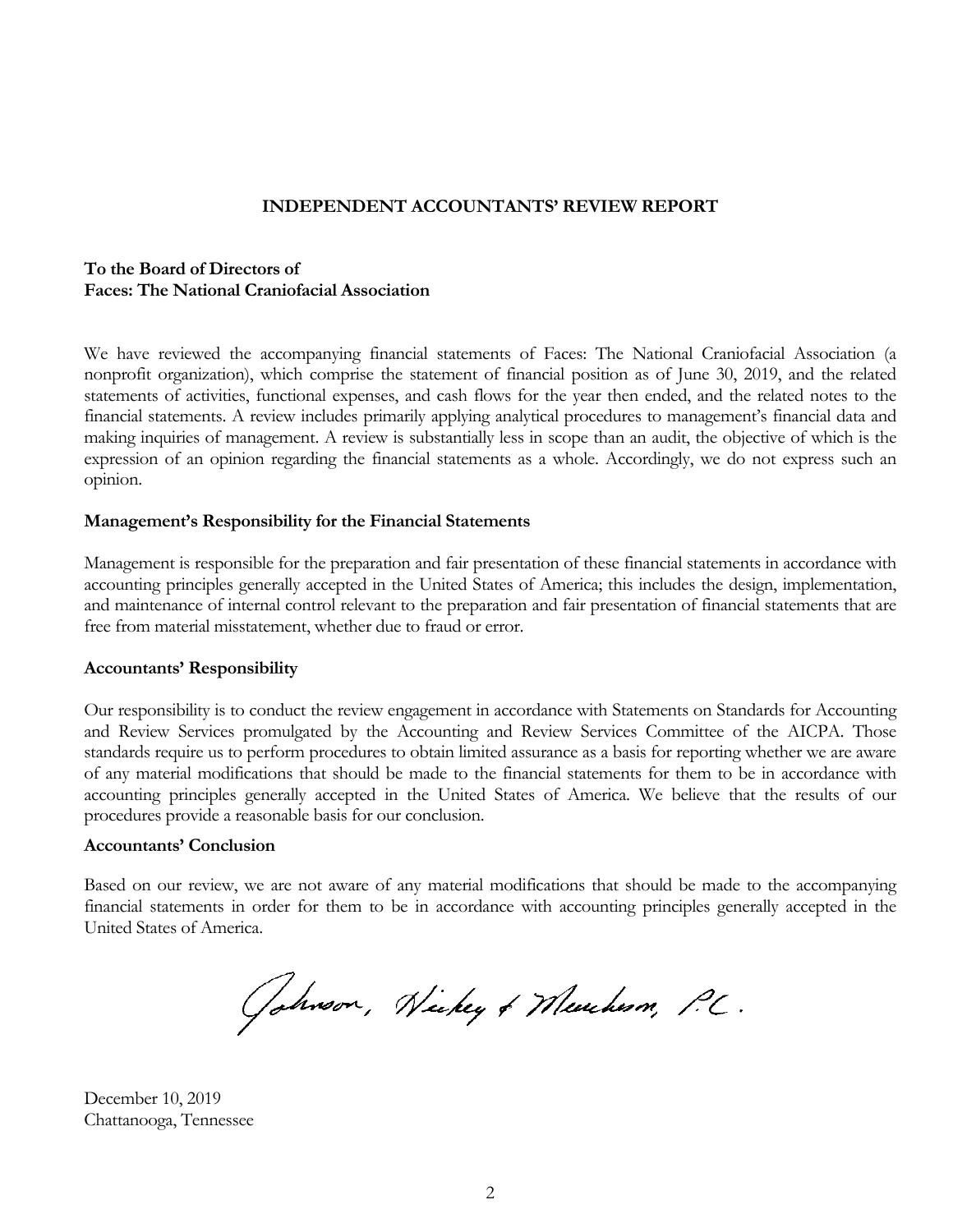# **STATEMENT OF FINANCIAL POSITION JUNE 30, 2019 FACES: THE NATIONAL CRANIOFACIAL ASSOCIATION**

### **ASSETS**

| <b>CURRENT ASSETS</b>         |              |          |
|-------------------------------|--------------|----------|
| Cash and cash equivalents     | $\mathbb{S}$ | 25,080   |
| Investments                   |              | 224,107  |
| Promises to give, net         |              | 8,548    |
| Total current assets          |              | 257,735  |
| PROPERTY AND EQUIPMENT        |              |          |
| Equipment                     |              | 3,573    |
| Furniture and fixtures        |              | 7,936    |
|                               |              | 11,509   |
| Less accumulated depreciation |              | (11,509) |
|                               |              |          |
| <b>OTHER ASSET</b>            |              |          |
| Security deposit              |              | 575      |
|                               | \$           | 258,310  |
|                               |              |          |

## **LIABILITIES AND NET ASSETS**

| <b>CURRENT LIABILITIES</b> |               |
|----------------------------|---------------|
| Accounts payable           | 1,513<br>\$   |
| Accrued expenses           | 1,482         |
| Total current liabilities  | 2,995         |
| <b>NET ASSETS</b>          |               |
| Without donor restrictions | 227,567       |
| With donor restrictions    | 27,748        |
|                            | 255,315       |
|                            | \$<br>258,310 |

(The accompanying notes are an integral part of these statements.)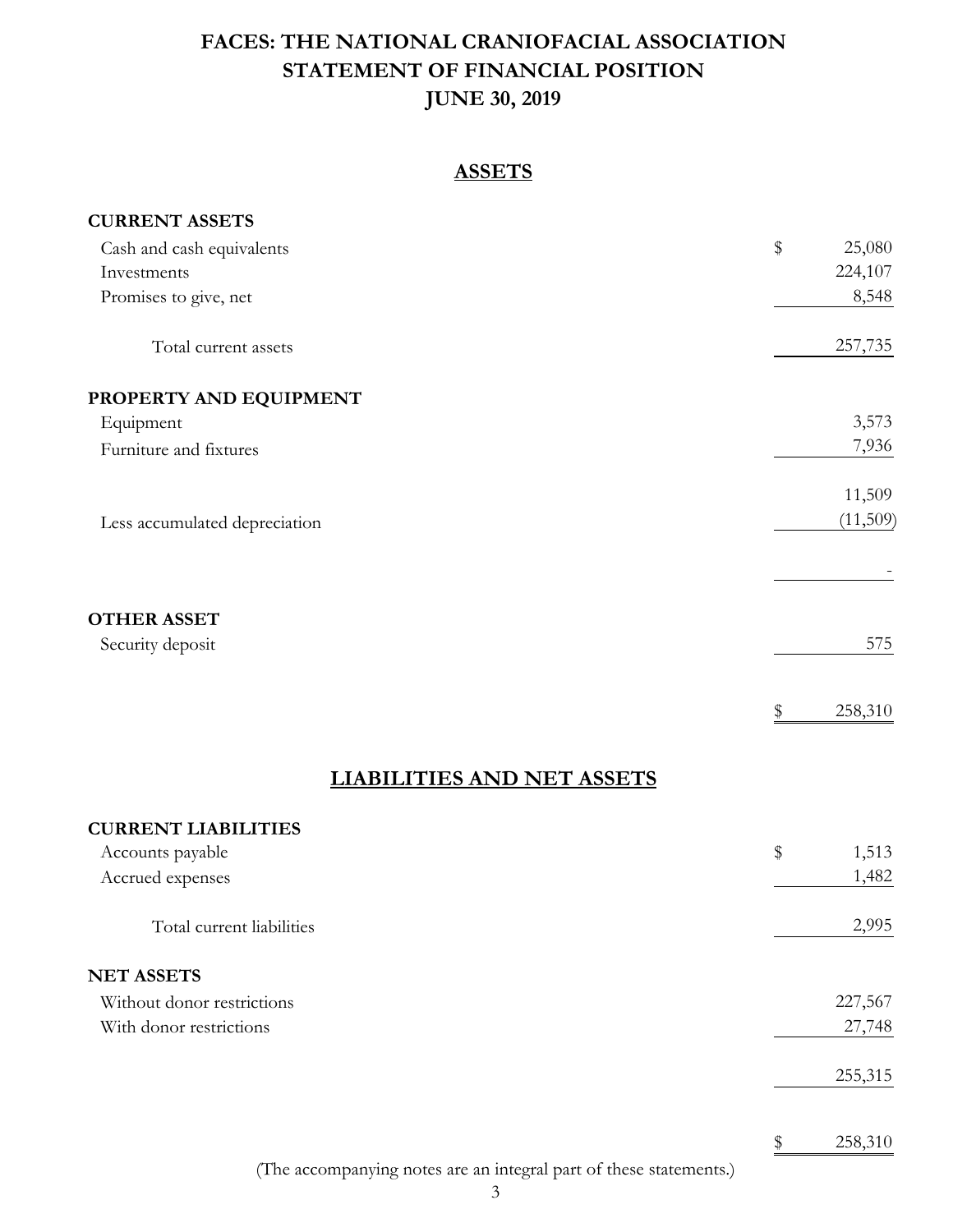# **FACES: THE NATIONAL CRANIOFACIAL ASSOCIATION STATEMENT OF ACTIVITIES YEAR ENDED JUNE 30, 2019**

|           |                                                        |                 |                                                              | Total               |
|-----------|--------------------------------------------------------|-----------------|--------------------------------------------------------------|---------------------|
|           |                                                        |                 |                                                              |                     |
| \$        |                                                        | $\overline{a}$  |                                                              | 63,352              |
| 76,093    |                                                        |                 |                                                              | 76,093              |
| 4,289     |                                                        |                 |                                                              | 4,289               |
| 5,789     |                                                        |                 |                                                              | 5,789               |
| 149,523   |                                                        |                 |                                                              | 149,523             |
|           |                                                        |                 |                                                              |                     |
| 165,998   |                                                        |                 |                                                              | 165,998             |
| 11,821    |                                                        |                 |                                                              | 11,821              |
| 6,184     |                                                        |                 |                                                              | 6,184               |
| 184,003   |                                                        |                 |                                                              | 184,003             |
| (34, 480) |                                                        |                 |                                                              | (34, 480)           |
|           |                                                        |                 |                                                              |                     |
| 262,047   |                                                        |                 |                                                              | 289,795             |
|           |                                                        |                 |                                                              | 255,315             |
| \$        | <b>Without Donor</b><br><b>Restrictions</b><br>227,567 | 63,352 \$<br>\$ | <b>With Donor</b><br><b>Restrictions</b><br>27,748<br>27,748 | $\frac{1}{2}$<br>\$ |

(The accompanying notes are an integral part of these statements.)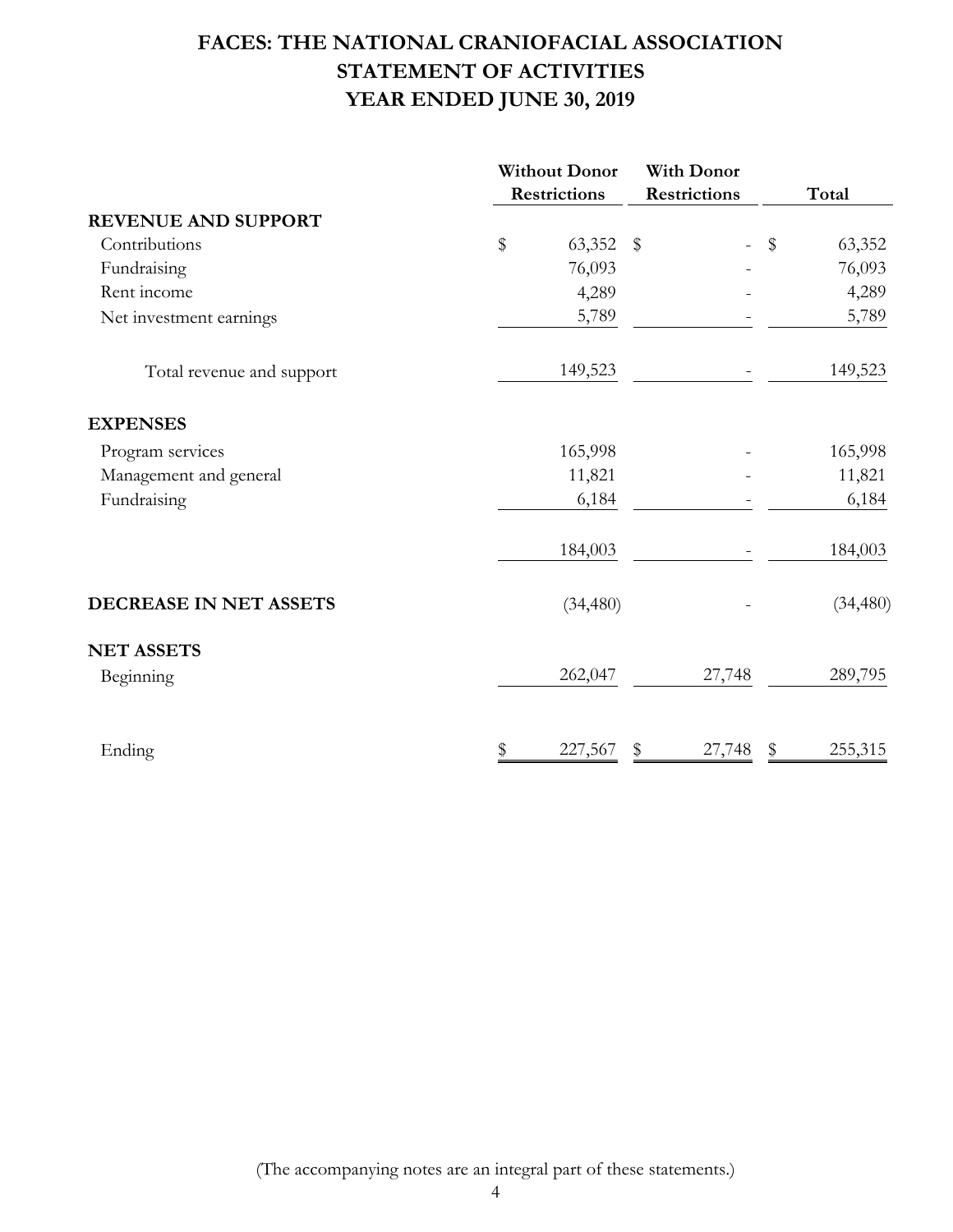# **FACES: THE NATIONAL CRANIOFACIAL ASSOCIATION STATEMENT OF FUNCTIONAL EXPENSES YEAR ENDED JUNE 30, 2019**

|                        | Program         | Management   |             |               |
|------------------------|-----------------|--------------|-------------|---------------|
|                        | <b>Services</b> | and General  | Fundraising | Total         |
| <b>EXPENSES</b>        |                 |              |             |               |
| Bank charges           | \$              | \$<br>2,035  | \$          | \$<br>2,035   |
| Dues and subscriptions | 3,730           |              |             | 3,730         |
| Employee benefits      | 10,915          | 406          | 291         | 11,612        |
| Grants to clients      | 26,493          |              |             | 26,493        |
| Insurance              | 1,184           | 790          |             | 1,974         |
| Occupancy              | 24,083          | 769          | 768         | 25,620        |
| Office expense         | 1,127           | 159          | 40          | 1,326         |
| Payroll taxes          | 7,363           | 274          | 196         | 7,833         |
| Postage                | 943             |              | 508         | 1,451         |
| Printing and supplies  | 1,883           |              | 1,541       | 3,424         |
| Professional fees      |                 | 3,450        |             | 3,450         |
| Salaries               | 84,823          | 3,158        | 2,256       | 90,237        |
| Taxes and licenses     | 518             | 34           | 11          | 563           |
| Travel and meetings    | 1,720           | 231          | 58          | 2,009         |
| Utilities              | 1,216           | 515          | 515         | 2,246         |
|                        |                 |              |             |               |
|                        | \$<br>165,998   | \$<br>11,821 | \$<br>6,184 | \$<br>184,003 |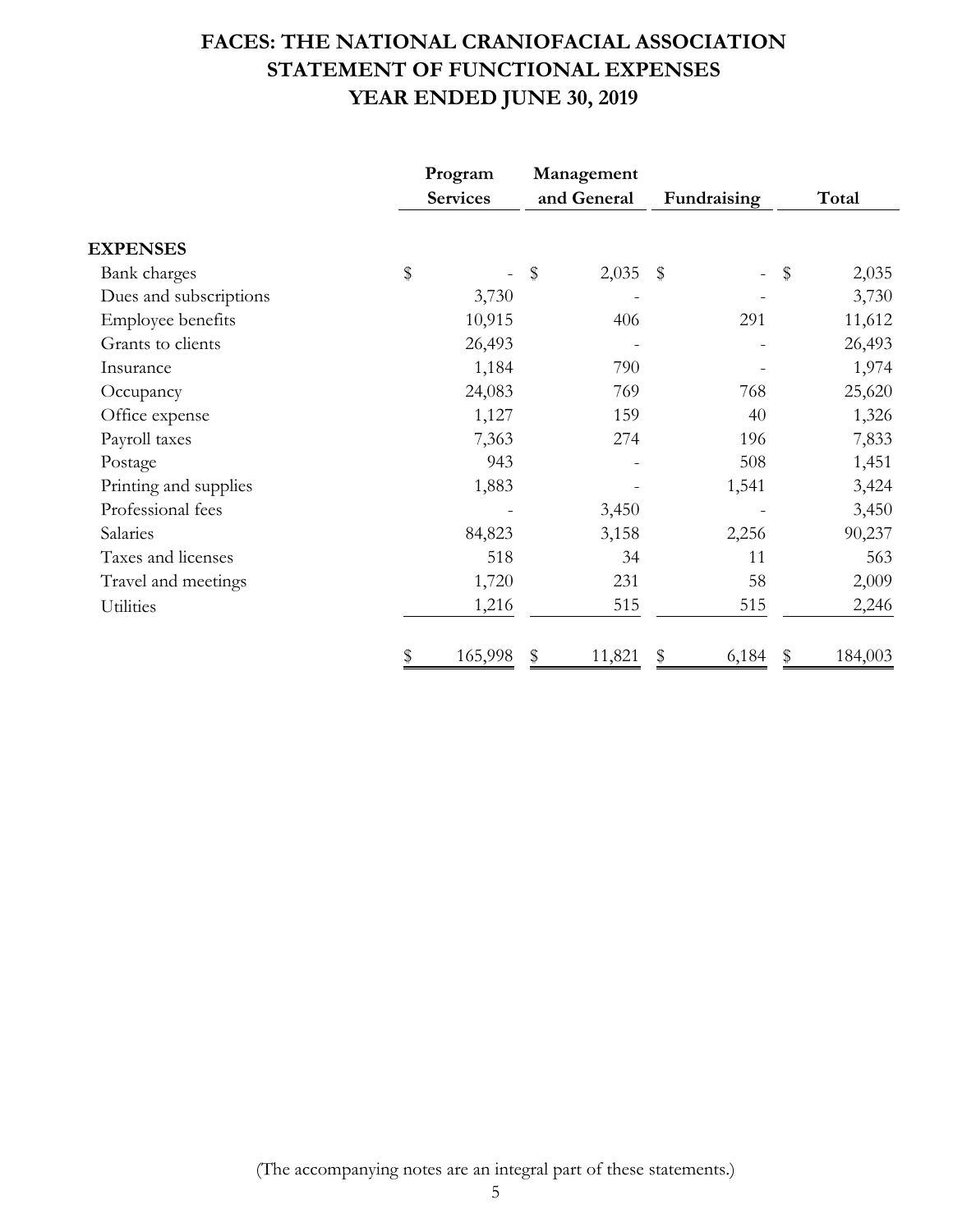# **FACES: THE NATIONAL CRANIOFACIAL ASSOCIATION STATEMENT OF CASH FLOWS YEAR ENDED JUNE 30, 2019**

### **CASH FLOWS FROM OPERATING ACTIVITIES**

| Decrease in net assets                           | \$<br>(34, 480) |
|--------------------------------------------------|-----------------|
| Adjustments to reconcile decrease in net assets  |                 |
| to cash used by operating activities             |                 |
| Net realized and unrealized gain on investments  | (2,210)         |
| Net (increase) decrease in operating assets      |                 |
| Promises to give                                 | 1,657           |
| Net increase (decrease) in operating liabilities |                 |
| Accrued expenses                                 | (94)            |
| Net cash used by operating activities            | (35, 127)       |
| <b>CASH FLOWS FROM INVESTING ACTIVITIES</b>      |                 |
| Sale of investments                              | 6,459           |
| Purchase of investments                          | (3,580)         |
| Net cash provided by investing activities        | 2,879           |
| NET DECREASE IN CASH AND CASH EQUIVALENTS        | (32, 248)       |
| <b>CASH AND CASH EQUIVALENTS</b>                 |                 |
| Beginning                                        | 57,328          |
| Ending                                           | \$<br>25,080    |

(The accompanying notes are an integral part of these statements.)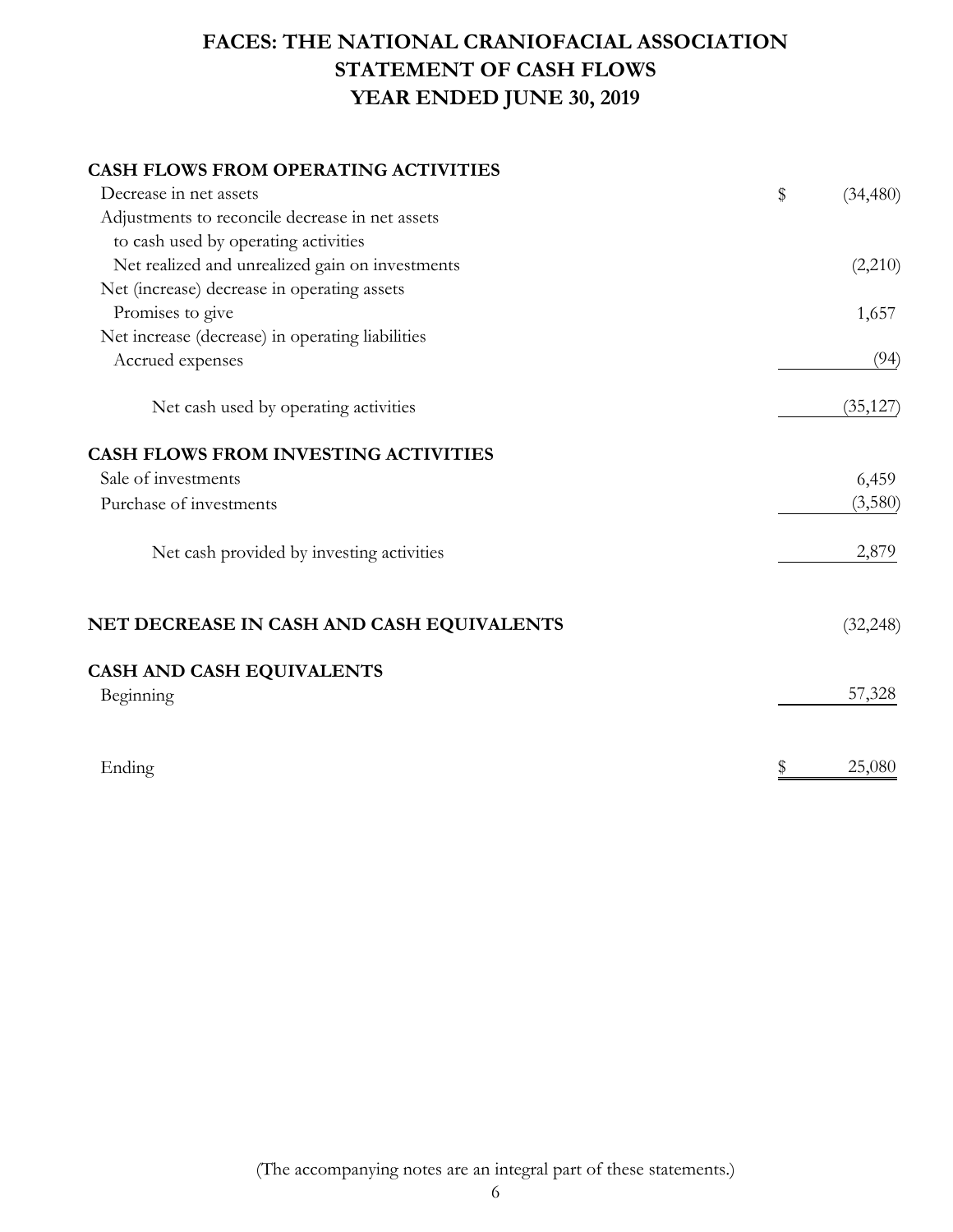### **(1) SUMMARY OF SIGNIFICANT ACCOUNTING POLICIES Organization**

Faces: The National Craniofacial Association (the "Association") is a nonprofit organization incorporated under the laws of the State of Tennessee. The Association has a three-fold mission:

1) Financial assistance for transportation, food, and lodging to enable clients and one care-giver to travel to specialized craniofacial and medical centers for treatment; those who, without assistance, would be unable to afford to travel to these life-changing surgeries;

2) Public awareness and understanding of craniofacial disorders, whether from birth, accident, or disease and the people who have them and awareness of facial discrimination and the need for equality;

3) Information and support to facially disfigured persons about specific conditions and resources available to them.

#### **Basis of presentation**

The financial statements are presented in accordance with Financial Accounting Standards Board ("FASB") Accounting Standards Codification ("ASC") 958-205, *Not-for-Profit Entities, Presentation of Financial Statements*. During 2018, the Association adopted the provisions of Accounting Standards Update ("ASU") 2016-14: Notfor-Profit Entities (Topic 958) Presentation of Financial Statements of Not-for-Profit Entities, which improves the current net asset classifications and the related information presented in the financial statements and notes about the Association's liquidity, financial performance, and cash flows. The Association reports information regarding its financial position and activities according to two classes of net assets: net assets without donor restrictions and net assets with donor restrictions.

#### **Basis of accounting**

The financial statements of the Association have been prepared on the accrual basis of accounting and, accordingly, reflect all significant receivables, payables, and other liabilities.

#### **Estimates**

The preparation of financial statements in conformity with accounting principles generally accepted in the United States of America requires management to make estimates and assumptions that affect the reported amounts of assets and liabilities and disclosure of contingent assets and liabilities at the date of the financial statements, and the reported amounts of revenues and expenses during the reporting period. Actual results may differ from those estimates.

#### **Cash and cash equivalents**

For purposes of the statement of cash flows, the Association considers all investment instruments purchased with a maturity of three months or less to be cash equivalents.

#### **Investments**

Investments in marketable securities with readily determinable fair values and all investments in debt securities are reported at their fair values in the statement of financial position. Unrealized gains and losses are included in the change in net assets. Investment income and gains in net assets with donor restrictions are reported as increases in net assets without donor restrictions if the restrictions are met (either by passage of time or by use) in the reporting period in which the income and gains are recognized.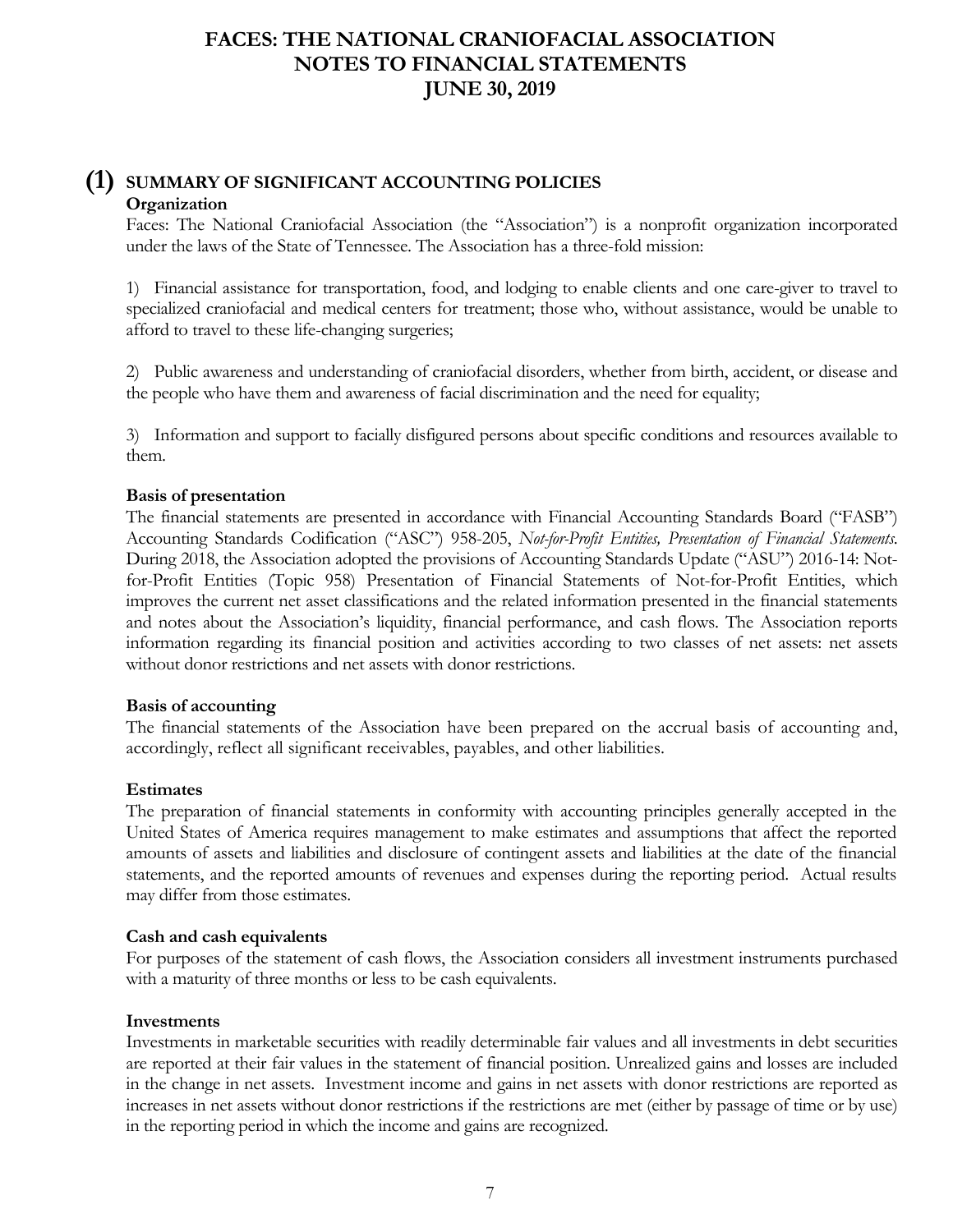### **(1) SUMMARY OF SIGNIFICANT ACCOUNTING POLICIES (continued) Promises to give**

Unconditional promises to give that are expected to be collected within one year are recorded at net realizable value. The Association records contributions as either net assets without donor restrictions or net assets with donor restrictions depending on the existence and/or nature of any restrictions. Contributions that are restricted by the donor are reported as increases in net assets without donor restrictions if the restrictions expire in the fiscal year in which the contributions are recognized.

#### **Property, equipment, and depreciation**

Property and equipment are recorded at cost for purchased assets and at fair market value at the date of the gift for donated assets. Depreciation is provided on the straight-line method based upon the estimated useful lives of the respective assets. Expenditures for property and equipment over \$500 are capitalized. Maintenance and repairs are charged to expense as incurred; major renewals and betterments are capitalized. When items of property or equipment are sold or retired the related cost and accumulated depreciation are removed from the accounts, and any gain or loss is included in income.

#### **Contributed services**

The Association receives a significant amount of contributed services from unpaid volunteers who assist in various projects. No amounts have been recognized in the statement of activities because criteria for recognition under current applicable accounting standards have not been satisfied.

#### **Income taxes**

The Association is a recognized nonprofit organization pursuant to Internal Revenue Code Section 501(c)(3). As such, the Association is not subject to income taxes.

The Association recognizes a tax position as a benefit only if it is "more likely than not" that the tax position would be sustained in a tax examination, with a tax examination being presumed to occur. The amount recognized is the largest amount of tax benefit that is greater than 50% likely of being realized on examination. For tax positions not meeting the "more likely than not" test, no tax benefit is recorded.

As of June 30, 2019 the Association has accrued no interest and no penalties related to uncertain tax positions. It is the Association's policy to recognize interest and/or penalties related to income tax matters in income tax expense.

The Association's Form 990, Return of Organization Exempt From Income Tax, for the year ended June 30, 2016 and beyond, remain subject to examination by the Internal Revenue Service, generally for three years after they were filed.

#### **Advertising**

The Association expenses advertising and promotional costs as incurred.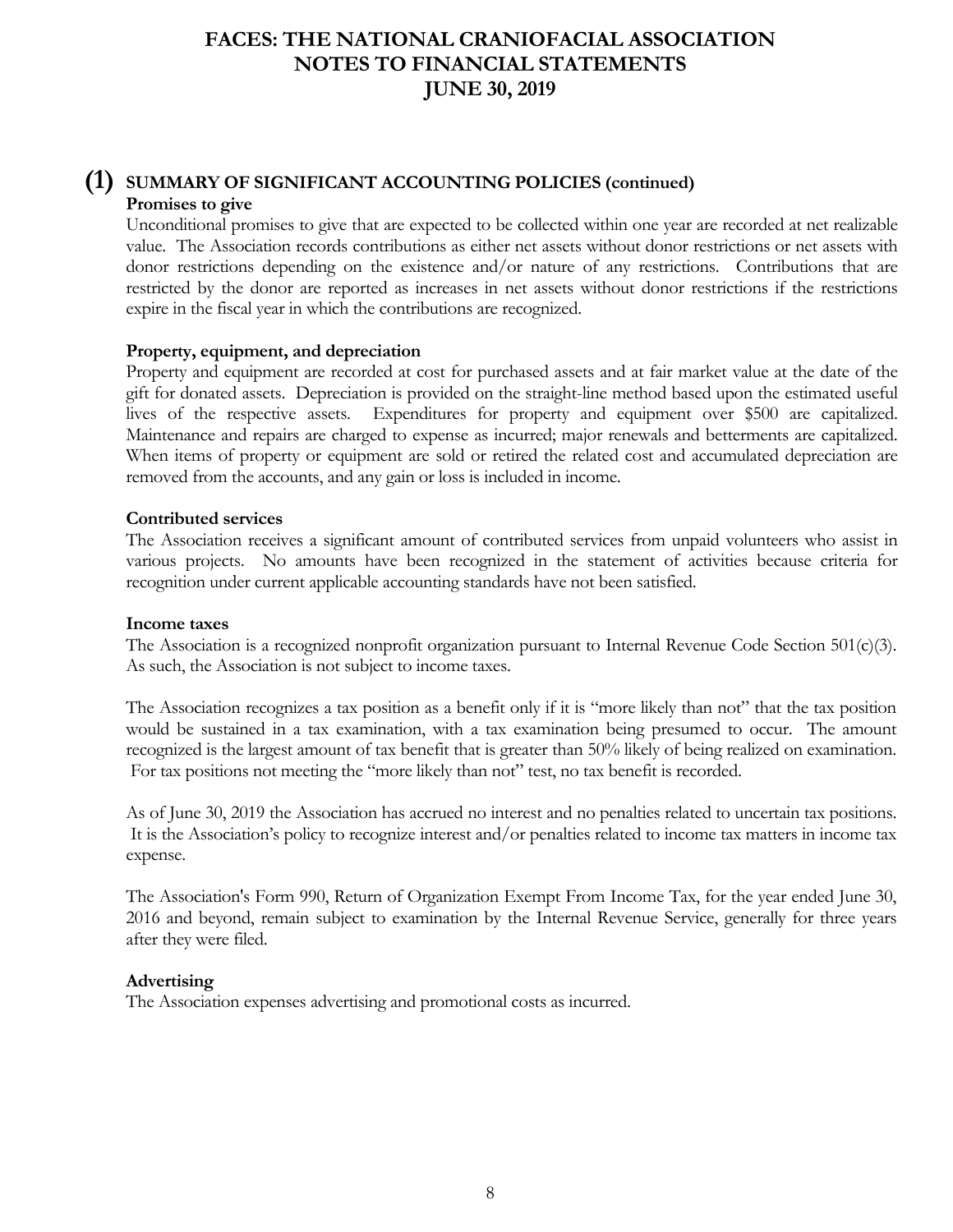### **(1) SUMMARY OF SIGNIFICANT ACCOUNTING POLICIES (continued) Functional allocation of expenses**

The costs of providing the Association's various programs and supporting services have been summarized on a functional basis in the statement of activities. Accordingly, certain costs have been allocated among the programs and supporting services benefited.

The Association has reviewed all overhead costs and determined that it is appropriate to allocate a portion of these costs to the program services. There are a number of allocation methodologies that are used focusing on the location the costs are incurred along with staffing levels and program service cost incurred prior to allocations.

#### **Change in accounting principle**

In August 2016, the Financial Accounting Standards Board ("FASB") issued ASU 2016-14, *Presentation of Financial Statements of Not-for-Profit Entities* which simplifies the current net asset classification requirements and improves the information presented in financial statements and notes about a not-for-profit entity's liquidity, financial performance, and cash flows. The standard is effective for years beginning after December 15, 2017*.* The Association has adopted the guidance and has applied the changes retrospectively to all periods presented. The financial statements include a disclosure about liquidity and availability of resources in Note 2. The new standard changes the following aspects of the Association's financial statements:

The unrestricted net asset class has been renamed net assets without donor restrictions.

 The temporarily and permanently restricted net asset classes have been combined into a single net asset class called net assets with donor restrictions.

Total net assets did not change as a result of adoption of the ASU. A summary of the net asset reclassifications driven by the adoption of ASU 2016-14 as of June 30, 2018 follows:

| AS ORIGINALLY STATED:             | <u>Iune 30, 2018</u> |
|-----------------------------------|----------------------|
| Net assets, end of year           |                      |
| Unrestricted net assets           | \$<br>262,047        |
| Temporarily restricted net assets | 27,748               |
| Total net assets, end of year     | 289,795              |
| <b>AS RESTATED:</b>               |                      |
| Net assets, end of year           |                      |
| Without donor restrictions        | \$<br>262,047        |
| With donor restrictions           | 27,748               |
| Total net assets, end of year     | 289.795              |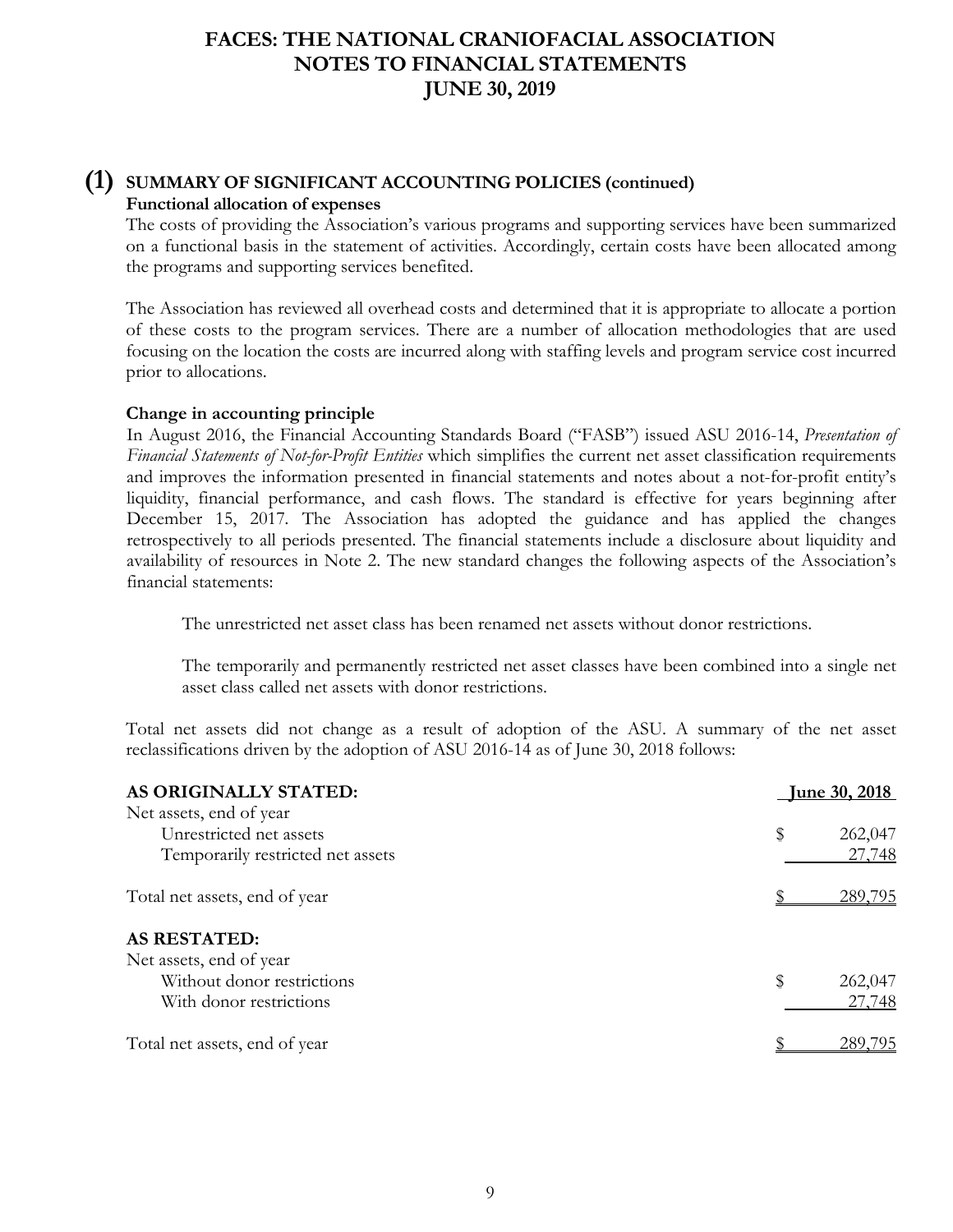### **(1) SUMMARY OF SIGNIFICANT ACCOUNTING POLICIES (continued) Financial statement presentation**

The Association reports information regarding its financial position and activities according to the following net asset classifications:

*Net assets without donor restrictions* - Net assets that are not subject to donor-imposed restrictions and may be expended for any purpose in performing the primary objectives of the Association. These net assets may be used at the discretion of the Association's management and the board of trustees.

*Net assets with donor restrictions* - Net assets subject to stipulations imposed by donors and grantors. Some donor restrictions are temporary in nature; those restrictions will be met by actions of the Association or by the passage of time. Other donor restrictions are perpetual in nature, whereby the donor has stipulated the funds be maintained in perpetuity. As of June 30, 2019, the Association does not have donor restricted funds which are required to be maintained in perpetuity.

Donor restricted contributions are reported as increases in net assets with donor restrictions. When a restriction expires (that is, when a stipulated time restriction ends or purpose restriction is accomplished), net assets with donor restrictions are reclassified to net assets without donor restrictions and reported in the statements of activities as net assets released from restrictions. For contributions restricted to the acquisition of property and equipment, the restrictions are released when the asset is placed in service unless the donor has provided more explicit requirements.

# **(2) LIQUIDITY**

The following represents the Association's financial assets at June 30, 2019:

| Cash                                                      | 25,080  |
|-----------------------------------------------------------|---------|
| Promises to give, net                                     | 8,548   |
| Investments                                               | 224,107 |
| Financial assets available to meet cash needs for general |         |
| expenditures within one year                              | 25/735  |

As part of the Association's liquidity management, it has a policy to structure its financial assets to be available as its general expenditures, liabilities, and other obligations come due.

## **(3) PROMISES TO GIVE**

Unconditional promises to give consist of individual pledges made through the Combined Federal Campaign and other pledges as follows:

| Receivable in less than one year<br>Less allowance for uncollectible promises | 11,008<br>2,460 |
|-------------------------------------------------------------------------------|-----------------|
|                                                                               | 8.548           |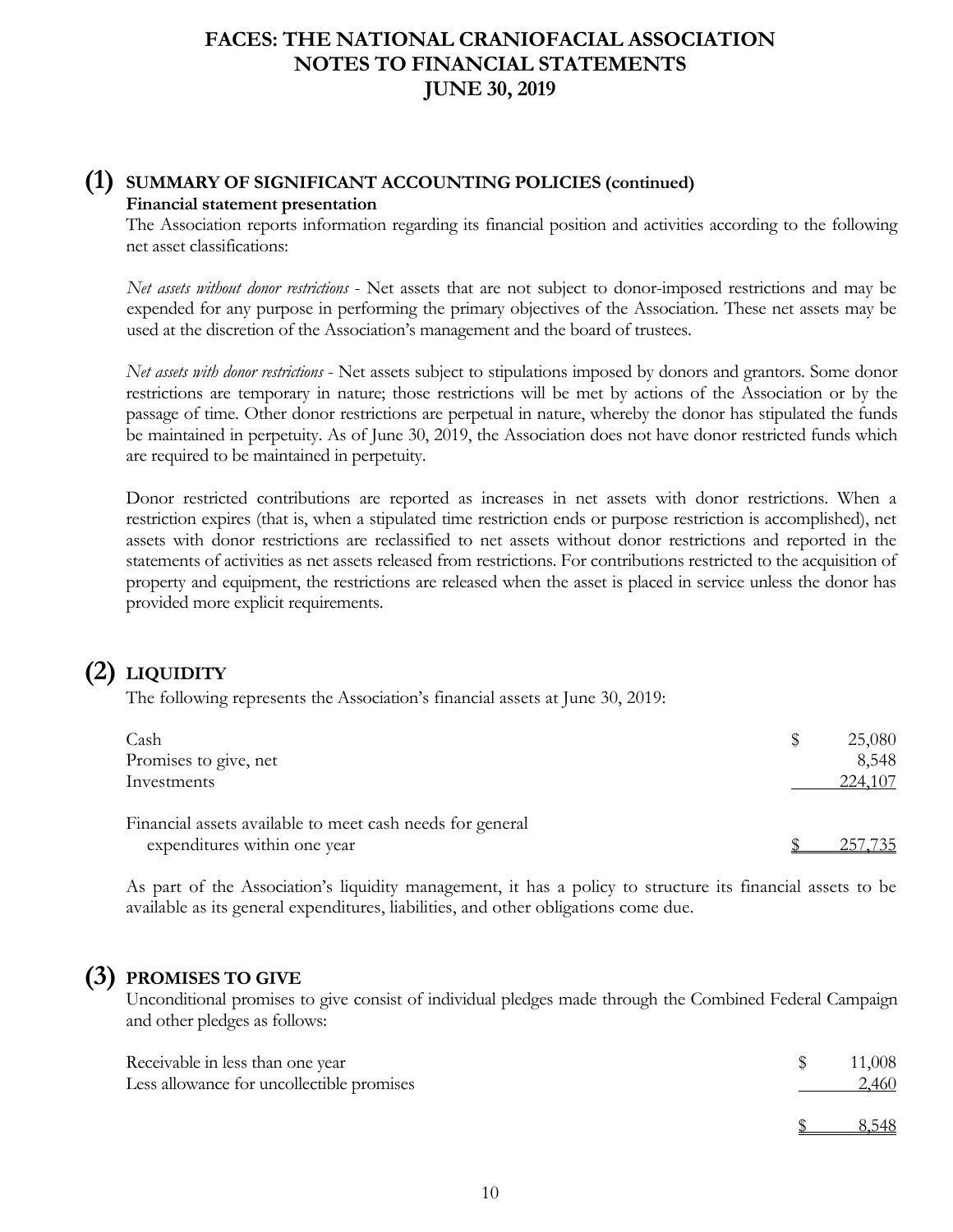# **(4) INVESTMENTS**

Investments are recorded at fair value. The cost and fair value of the investments as of June 30, 2019, are as follows:

|                                                     | Cost | Market                 |
|-----------------------------------------------------|------|------------------------|
| Mutual funds<br>Cash                                | \$   | \$<br>224,107<br>6,459 |
|                                                     |      | 230,566                |
| Investment income (loss) consists of the following: |      |                        |
| Dividends<br>Net realized and unrealized gain       |      | \$<br>6,902<br>2,210   |
| Investment fees                                     |      | 3,323                  |
|                                                     |      | 5,789                  |

### **(5) FAIR VALUE MEASUREMENTS**

Current accounting guidelines establish a framework for measuring fair value. That framework provides a fair value hierarchy that prioritizes the inputs to valuation techniques used to measure fair value. The hierarchy gives the highest priority to unadjusted quoted prices in active markets and for identical assets or liabilities (level 1 measurements) and the lowest priority to unobservable inputs (level 3 measurements). The three levels of the fair value hierarchy are described as follows:

Level 1:

Inputs to the valuation methodology are unadjusted quoted prices for identical assets or liabilities in active markets that the Organization has the ability to access.

Level 2:

Inputs to the valuation methodology include (1) quoted prices for similar assets or liabilities in active markets; (2) quoted prices for identical or similar assets or liabilities in inactive markets; (3) inputs other than quoted market prices that are observable for the asset or liability; (4) inputs that are derived principally from or corroborated by observable market data by correlation or other means. If the asset or liability has a specified (contractual) term, the level 2 input must be observable for substantially the full term of the asset or liability.

#### Level 3:

Inputs to the valuation methodology are unobservable and significant to the fair value measurement.

The asset's or liability's fair value measurement level within the fair value hierarchy is based on the lowest level of any input that is significant to the fair value measurement. Valuation techniques used need to maximize the use of observable inputs and minimize the use of unobservable inputs.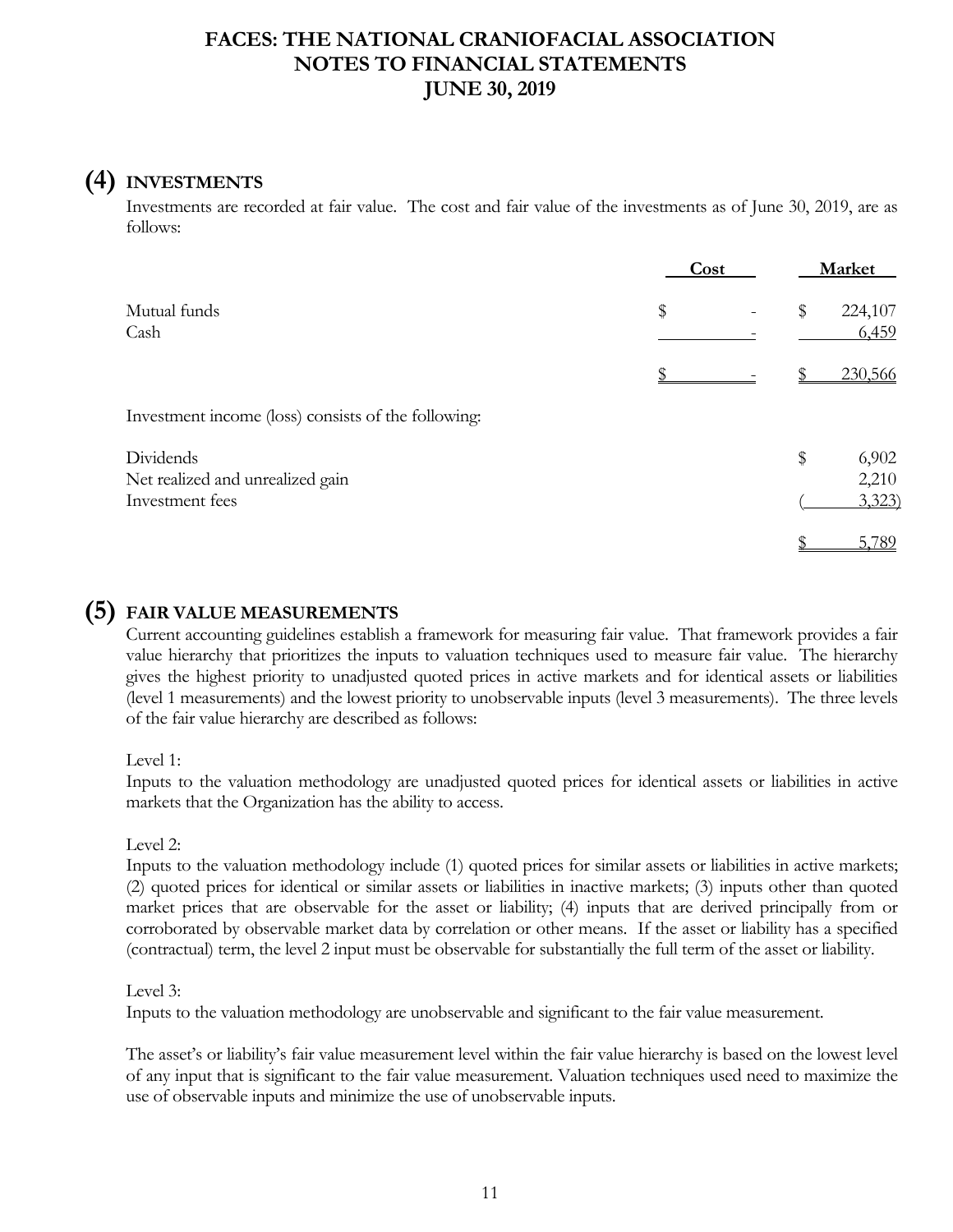### **(5) FAIR VALUE MEASUREMENTS (continued)**

Following is a description of the valuation methodologies used for assets at fair value:

Market approach – Uses prices and other relevant information generated by market transactions involving identical or comparable assets or liabilities. Prices may be indicated by pricing guides, sale transactions, market trades, or other sources;

Cost approach – Based on the amount that currently would be required to replace the service capacity of an asset (replacement cost); and

Income approach – Uses valuation techniques to convert future amounts to a single present amount based on current market expectations about the future amounts (includes present value techniques, and option-pricing models). Net present value is an income approach where a stream of expected cash flows is discounted at an appropriate market interest rate.

Assets itemized below were measured at fair value during the year ended June 30, 2019, using the market approach.

The preceding methods may produce a fair value calculation that may not be indicative of net realizable value or reflective of future fair values. Furthermore, although the Association believes its valuation methods are appropriate and consistent with other market participants, the use of different methodologies and assumptions to determine fair value of certain instruments could result in different fair value measurement at the reporting date.

As required by fair value measurement guidelines, at June 30, 2019, the Organization's investment portfolio was classified as follows, based on fair values:

|             | Level 1 | Level 2                  | Level 3                  | Fair<br>Value |
|-------------|---------|--------------------------|--------------------------|---------------|
| Investments | 230.566 | $\overline{\phantom{0}}$ | $\overline{\phantom{a}}$ | 230,566       |

## **(6) CREDIT CARD**

The Association has an unsecured credit card, which provides short term borrowings up to \$20,000. There was no outstanding balance due on the credit card at June 30, 2019.

### **(7) GRANTS TO CLIENTS**

Any person with a qualifying craniofacial disorder is eligible to apply to receive grants from the Association based on a program for assistance with transportation. The client must be more than 100 miles from the treatment center to receive reimbursement. During the year ended June 30, 2019, the Association provided \$26,493 of assistance to its clients.